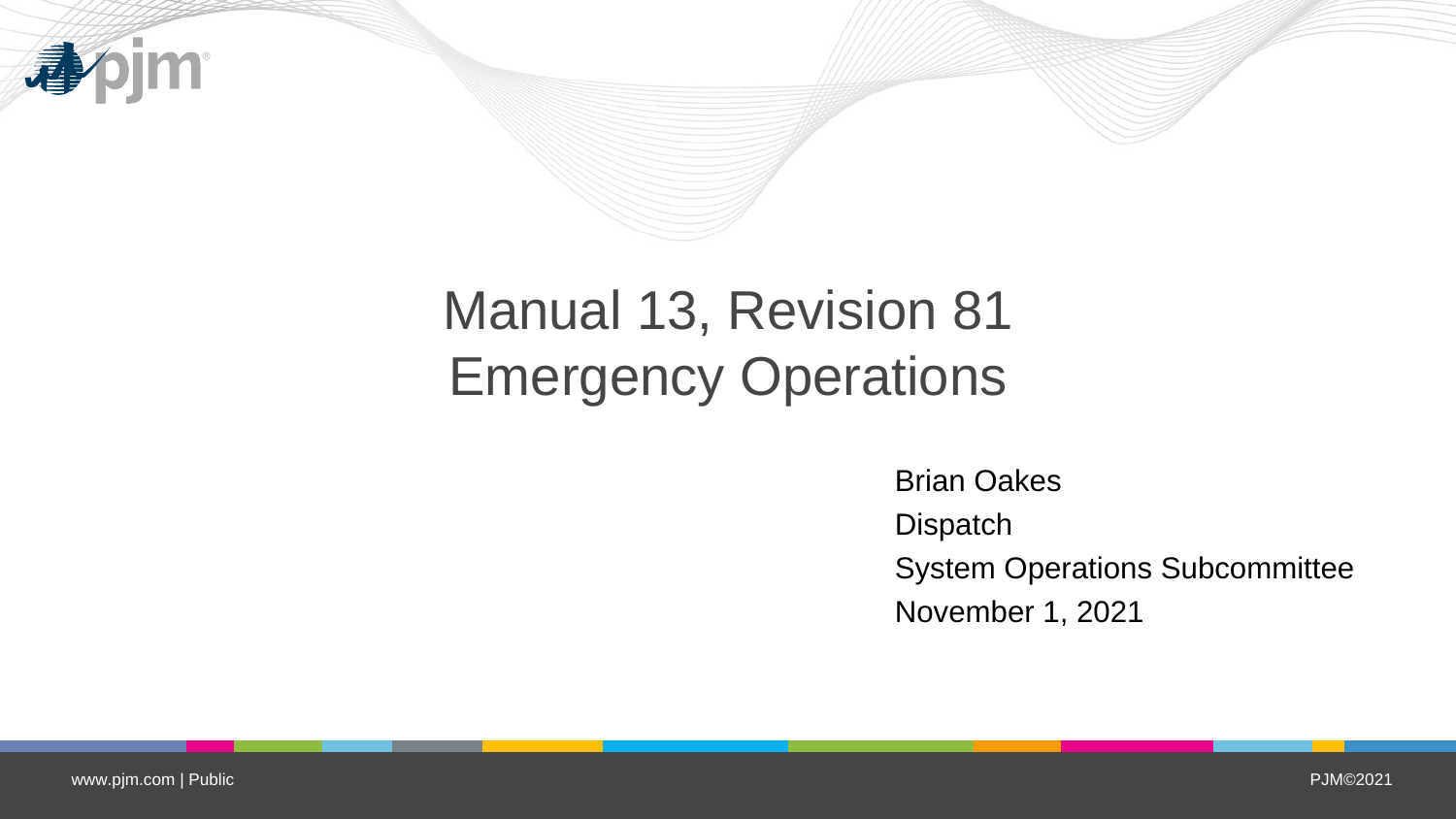

M-13, Rev. 81

- Section 2.3.2 Real Time Emergency Procedures (Warnings/Actions)
	- Updated and added Note under PJM Member Actions for Step 10 (Real-Time): Manual Load Dump Action to articulate expectations of Member Load shed plans
- Section 5.5 Interconnection Reliability Operating Limits (IROL) Manual Load Dump Warning/Action
	- Added Note under PJM Member Actions to articulate expectations of Member Load shed plans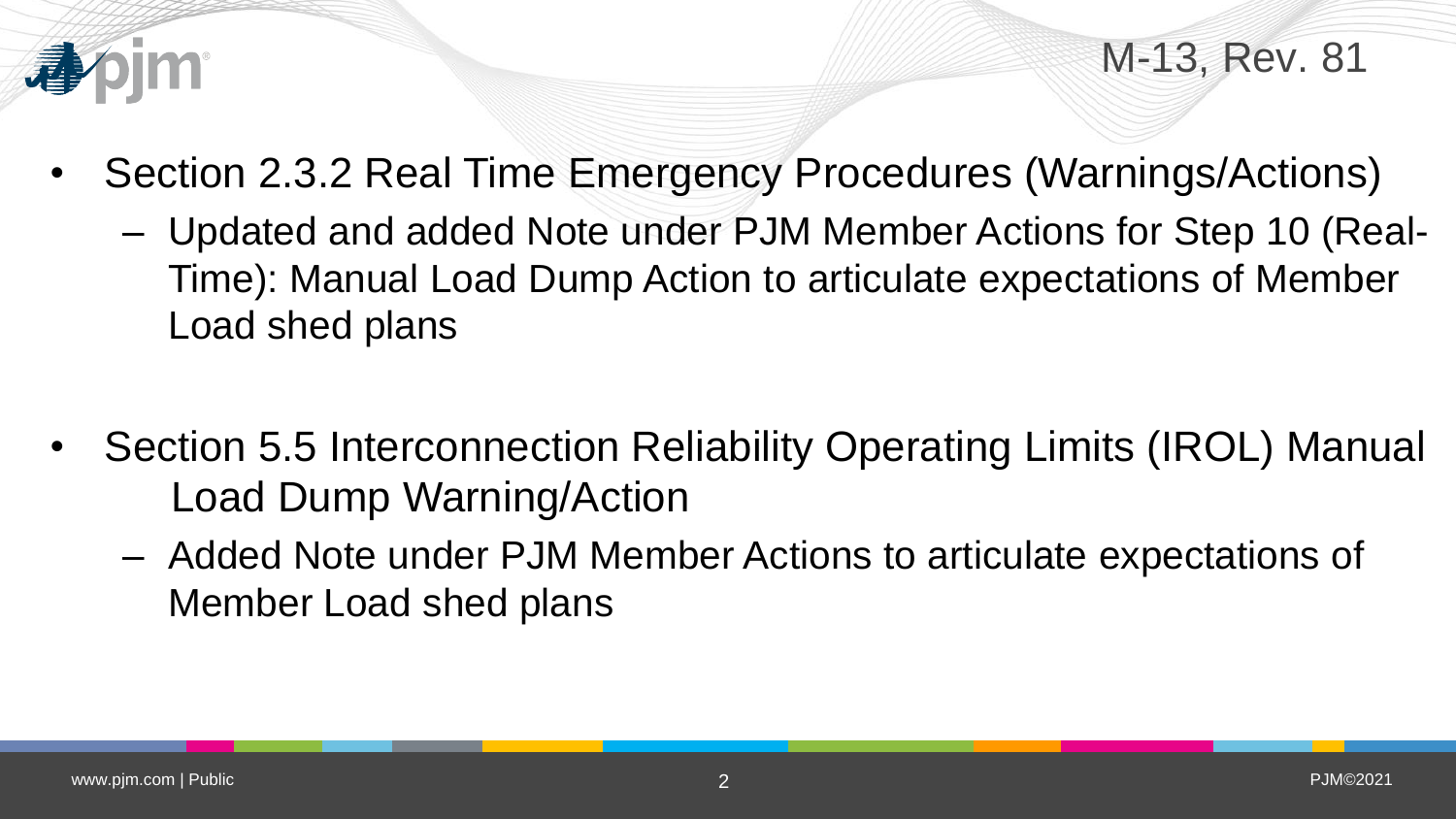

- Note: Member Load shed plans must recognize priority and critical load including:
	- Essential health and public safety facilities such as hospitals, police, fire facilities, 911 facilities, wastewater treatment facilities
	- Facilities providing electric service to facilities associated with the bulk electric system including off-site power to generating stations, substation light and power
	- Critical gas infrastructure used to supply gas pipeline pumping plants, processing and production facilities
	- Telecommunication facilities
- Plans should be reviewed and updated at least annually including Attachment F and N of M-13
- Consider using automated programs in members EMS to facilitate shedding the specified amount of load with the required timeline
- Rotate load that is shed when feasible to reduce impact to end use customers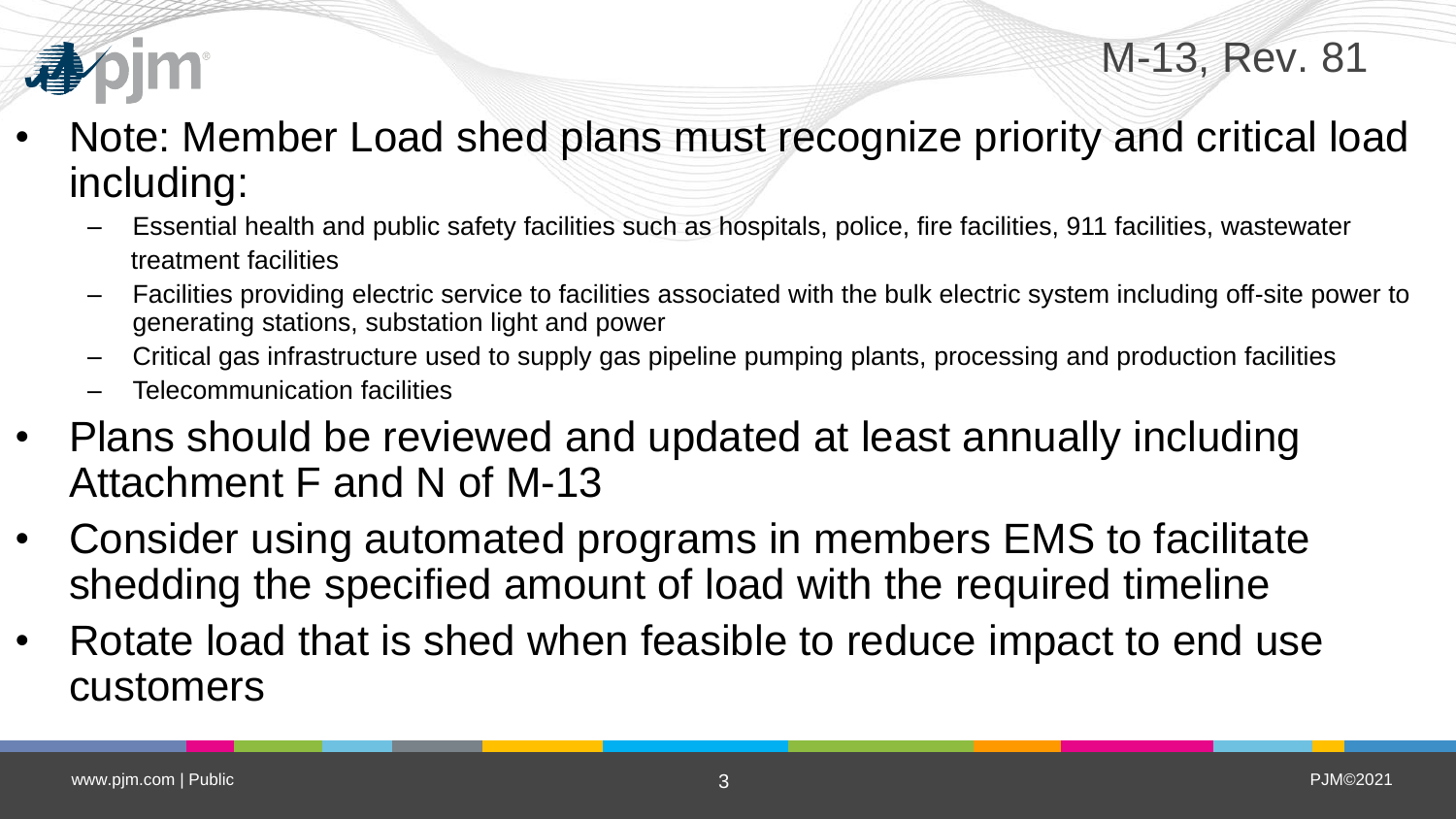

## M-13, Rev. 81

- Attachment E: Manual Load Dump Allocation Tables
	- Updated Exhibit 7: PJM Manual Load Dump Allocation Table with 2021 information
	- Corrected name of Exhibit 7
- Attachment F: PJM Manual Load Dump Capability
	- Updated Exhibit 8: PJM Manual Load Dump Capability with 2021 information
	- Corrected name of Exhibit 8
- Attachment N: IROL Load Dump Table
	- Updated Load Dump Table with 2021 information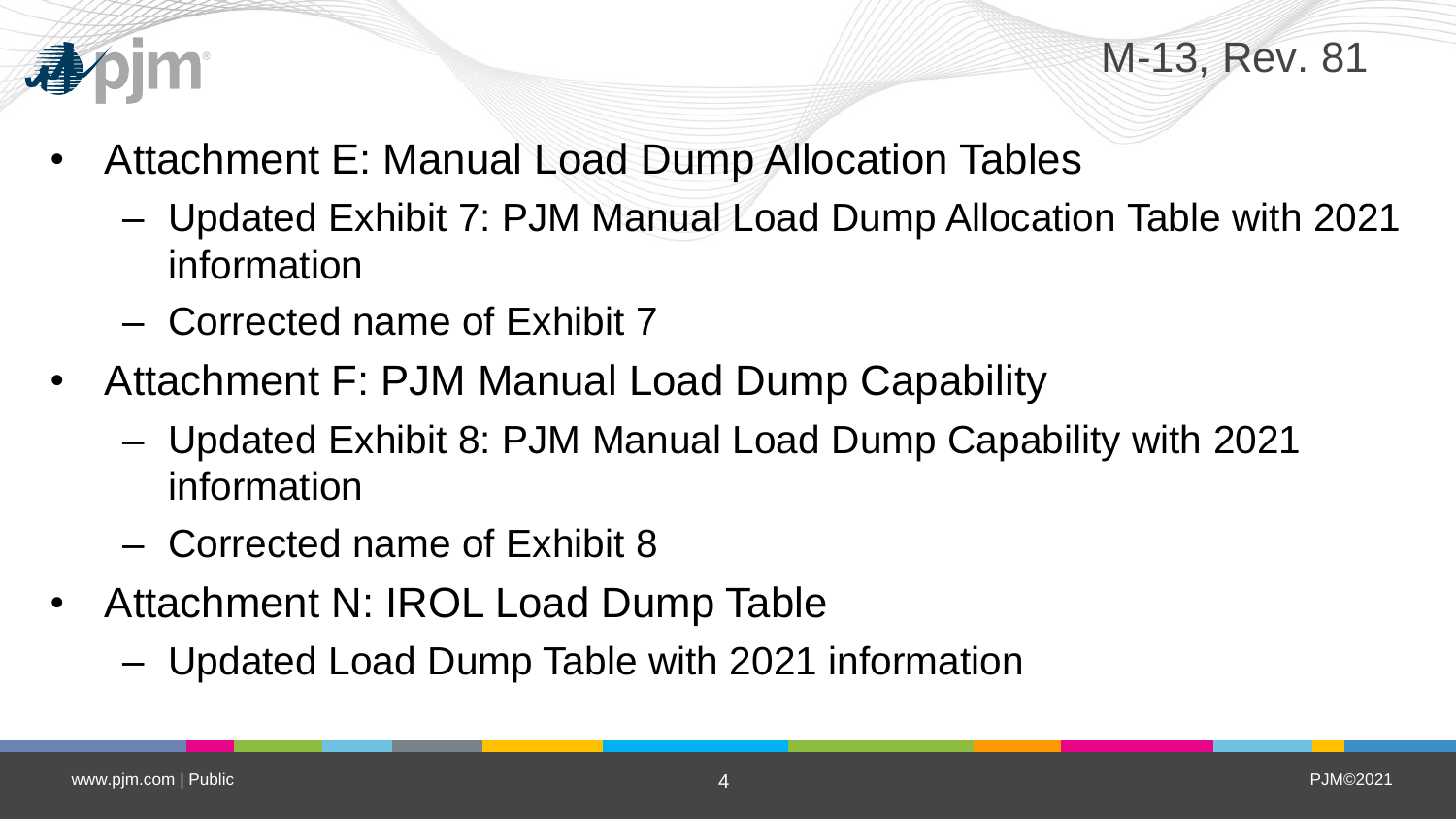